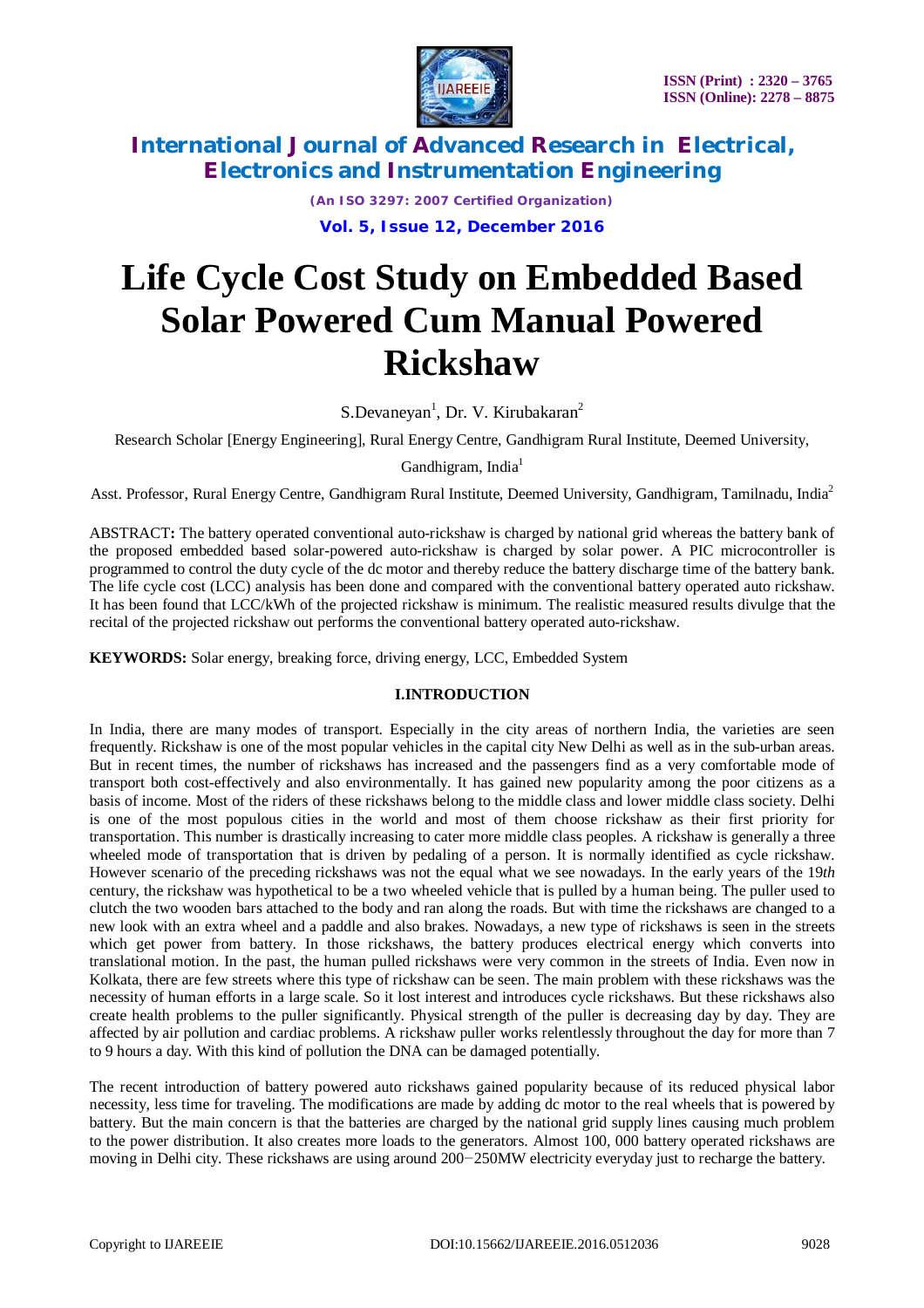

*(An ISO 3297: 2007 Certified Organization)*

## **Vol. 5, Issue 12, December 2016**

To eliminate the additional power demand and to save our power our work is done by using solar panel. Solar energy is absolutely renewable and environment friendly energy. India is situated in a very suitable geographical position for the solar radiation. Every day we get bright sunshine 4 to 10 hours and solar radiation which is 4 and 6*.*55*KJ/m*2. In that case solar power is very helpful. Our proposed model is thus suitable for those countries that have shortage of electrical power. It is also beneficial to the growing economic activities and the development. The embedded based solar powered battery operated rickshaws are more financially feasible and more effective than the others. Such rickshaws are the best alternative of the present auto rickshaws which is charged by the national grid supply.

#### **II. OUTLOOK OF SOLAR ENERGY**

As a developing country like India, there is always a scarcity in the claim of electrical energy. In that case, renewable energy has become one of the most significant subjects of research nowadays. It is produced from natural resources such as sunlight, wind, tides, rain and geometrical heat and so on. There are different types of renewable energy such as solar power, wind power, biomass, bio-fuels and hydroelectricity. So these sources can be used to minimize the pressure on the other non renewable sources. Solar energy is the most widely used source of energy. It is generated from sunlight. The importance of solar energy is more than the other renewable energy. The reason behind it is the availability of the sunlight in all countries of the world. Another reason is the cost of this energy is much less than the other renewable energy.

In most of the countries power sector plays the most essential role in the development. In the last 30 years, the expenditure of solar power system has decreased at a good rate. It's because of the increasing demand of the system among the common people. In different countries nowadays it is used widely. It is very much popular in those countries where the climate is more suitable for this. Countries like Bangladesh, India, Pakistan, Sub Saharan Africa etc have more demand of this technology than the others. Different countries in the world are using the solar power as an alternative to the other power. Countries that installed highest number of solar power are: Germany 9,785MW, Spain 3,386MW, Japan 2,633MW, United States 1,650MW, Italy 1,167MW, Czech Republic 465MW, Belgium 363MW, China 305MW, France 272MW, India 120MW. So, it has become very clear that the solar power is growing more eagerness among the people to use solar power as their alternative power system.

As India is a developing country, power sector needs a lot of development. It mostly depends on natural gas and hydro power stations to produce electricity. Necessary infrastructure is not at all getable to use the natural gas for producing the power though there is a high amount of natural gas. As the population is growing at a rapid rate, the demand of electricity is increasing day by day at a great speed. So it is high time we had the opportunity to use the solar technologies.

#### **III. PROPOSED MODEL DESCRIPTION AND FEATURES**

Figure 1 shows the overall block diagram of our proposed auto-rickshaw model. They are solar PV modules, Solar Charger, DC – DC Chopper, Battery bank, DC motor and an Embedded System.



Fig. 1: Block diagram of proposed solar powered microcontroller based auto-rickshaw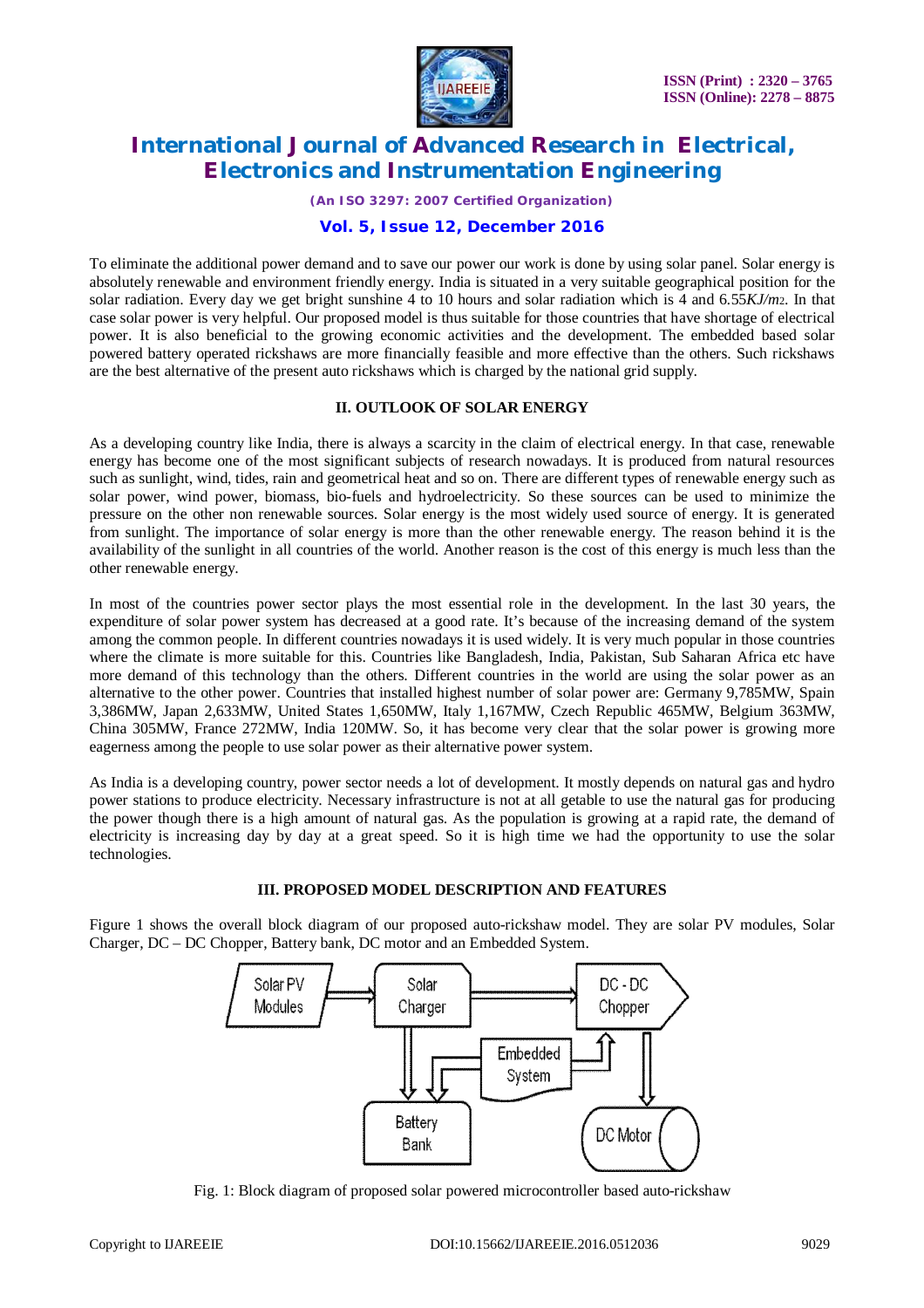

*(An ISO 3297: 2007 Certified Organization)*

## **Vol. 5, Issue 12, December 2016**

The PV module converts solar radiation to the electrical energy. The energy comes from the sunlight stored in the lead acid battery bank that is controlled by embedded based solar charger. This type of battery is used for its low cost, high current, low initial impedance, tolerance to overcharge capabilities. The charge controller protects the battery from being over charged. Embedded based PWM is used for regulation in speed, it controls the duty cycle of the dc motors situated at the bottom of the structure. An optional emergency power system to charge the battery from the supply lines

## **IV. SYSTEM COST ASSUMPTION AND LCC INVESTIGATION**

The following assumptions have been made on the basis of present market prices to determine the life cycle cost (LCC) and cost of unit energy of the proposed solar powered rickshaw:

- The operation and maintenance cost is considered 10% and for solar system it is 5% of the total capital cost.
- The installation cost is considered on the basis of an average labor cost of INR 300*/day*.
- Unit cost of the solar panel is Rs 60 (found in local market survey).
- The inflation rate of conventional electricity is considered 5%.
- The LCC nonrecurring General Escalation (GE) of 3% (typically the value is 3 *−* 8%), discount rate of 7% (typically the annual value is 7*−*15%), LCC nonrecurring cost factor of 0*.*565 are considered [10].
- The interest rate is 3%.
- The period of analysis is 10 years which is equal to the assumed physical and economic of the PV system.
- For the life cycle cost (LCC) analysis, we consider the following four different cases: Case A: Existing battery operated rickshaw charged by the national grid.

Case B: Solar power battery operated rickshaw.

Case C: Existing battery operated rickshaw charged by the national grid. But government is not giving subsidy.

Case D: Microcontroller based proposed rickshaw.

| Cost Item                    | Case A | Case B | Case C | Case D |
|------------------------------|--------|--------|--------|--------|
| Rickshaw<br><b>Structure</b> | 30000  | 30000  | 30000  | 30000  |
| 120Wp PV<br><b>Modules</b>   |        | 7200   |        | 7200   |
| Solar Charger                |        | 1000   |        | 1000   |
| <b>Traction Battery</b>      | 20000  | 20000  | 20000  | 20000  |
| DC to DC<br>Chopper          | 5000   | 5000   | 5000   | 5000   |
| LCC c                        | 56400  | 65000  | 56400  | 66000  |
| O&M Cost                     | 12000  | 64000  | 12000  | 64000  |
| LCC <sub>0&amp;m</sub>       | 14000  | 70000  | 14000  | 80000  |
| LCC nc                       | 65000  | 65000  | 65000  | 65000  |

#### TABLE I: LCC for the Different Cases

Table I presents the estimated costs for different cases of driving rickshaw.

where

*LCCc* is the Life cycle capital cost,

*LCC<sub>NC</sub>* is the Life cycle non-recurring cost and it includes battery replacement cost,

*LCC<sup>O</sup>*&*<sup>M</sup>*is the Life cycle operation and maintenance cost.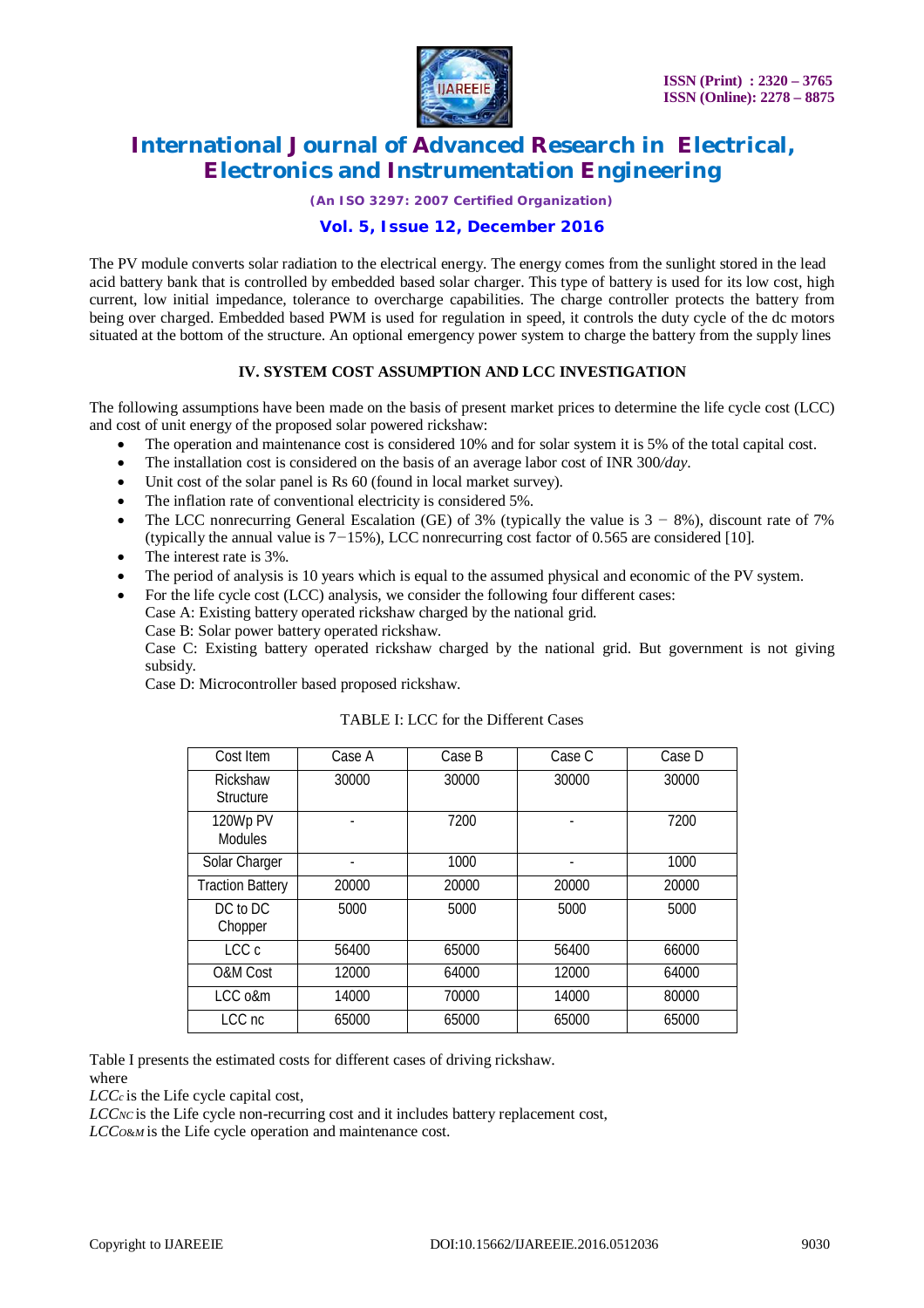

*(An ISO 3297: 2007 Certified Organization)*

**Vol. 5, Issue 12, December 2016**



Fig. 2: Current variation with different speed for different passengers

Figure 2 shows the current variation with different speed for different number of passengers. Graph is plotted with the values taken from voltmeter, Clamp meter and Tachometer as well.

The relationship between battery capacity and battery voltage has been shown in the Fig. 3: Relationship between battery capacity and battery Voltage.

Figure 3 depicted that battery discharging time has risen due to the use of microcontroller based speed controller [an embedded system used in here] to drive dc motor of the proposed rickshaw. In the proposed auto-rickshaw a 300 Watt dc motor is used. The voltage rating is 48V and current rating is 3*.*25 A. If the average time of running this motor is about 6 hours (hr), then the average energy required to drive the motor, denoted by  $E_m$ , is  $E_m = 3.25A \times 6hr \times 48V =$ 780*J* 



Fig. 3: Relationship between battery capacity and battery Voltage

Due to the space constraint on the roof-top and to have good balance in case of speed more than 15 km/hour, we have installed two solar panels. The electrical specification of the solar panel is  $100 \times 2$  i.e., 200 watt. If they are connected in series, then the nominal system voltage is 24 volts and measured current is found to be 8*.*33 A. Then amp hour (Ah) produced by solar panel

*E*<sub>*pv*</sub> is  $E_{p} = 8.33A \times 6hr \times 12V \times 2 = 1199.52J$ 

Using Equation (6), number of battery in series is No of Battery in series =48*V* 12*V* = 4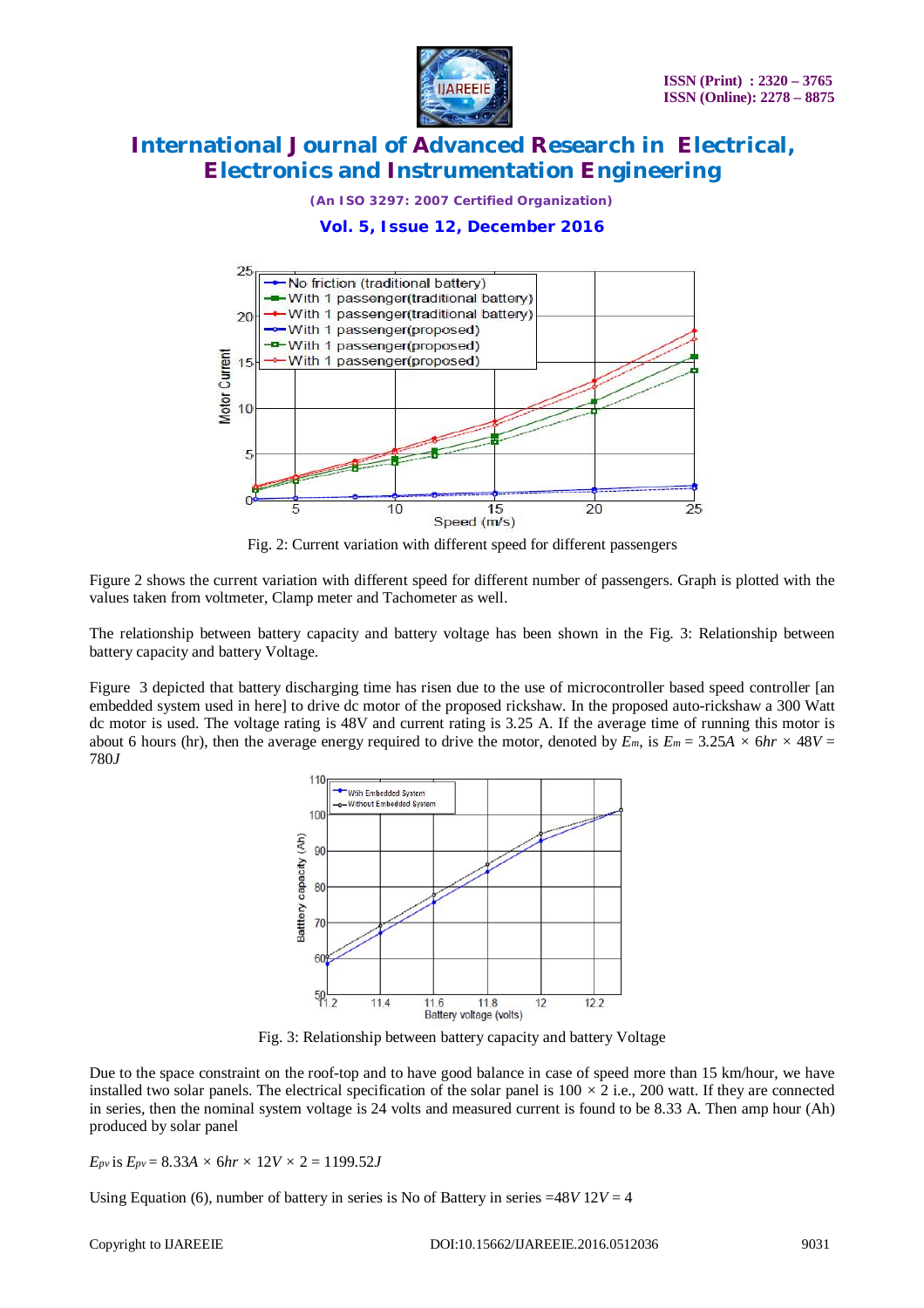

*(An ISO 3297: 2007 Certified Organization)*

#### **Vol. 5, Issue 12, December 2016**

Battery capacity =  $1 \times 3.25 \times 5 \times 0.5 \times 0.75 \times 1.56 = 27.78$ 

The battery capacity is 48 V, 4.5 A, then energy supply by the battery  $E_b$  is  $E_b = 40 \times 12 \times 4 = 1296$ 

Figure 4 shows the effect of motor speed on the on-period (i.e., duty cycle) generated by PIC microcontroller which used as a heart in the embedded system introduced here. It has been found from the practical measurement that the duty cycle depends on the frictional force.



Fig. 4: Effect of speed on the on-period of the duty cycle

The increase of the speed of the motor reduces the on-period of the dc motor. When the number of passenger increases the more energy is required to overcome the frictional force, thus the duty cycle is increasing.

#### **V.CONCLUSION**

This work presents the LCC analysis and performance evaluation of proposed micro-controller based solar powered auto-rickshaw. The results showed that LCC unit price is minimum for our proposed micro-controller based solar powered auto-rickshaw. It has also been found that micro-controller based dc motor control circuit reduced battery discharge rate compared to the traditional battery operated auto-rickshaw. Approximately 200W PV-array is enough to drive a 300 W motor and the system will operate more than 5*.*5 hours a day.

#### **REFERENCES**

[1] A. R. Chowdhury, "Evaluation of Occupational Health Problems of Cycle Rickshaw Pullers and Redesign of Cycle Rickshaw on Ergonomic Principles," *Indian Journal of Renewable Energy*, Vol 23, pp. 112–134, 2004

[2] A. K. Pandey, "DNA Damage in Lymphocytes of Rickshaw Pullers As Measured By The Alkaline Comet Assay," *Journal of Environmental and Molecular Mutagenesis*, Vol 47, no. 1, pp. 25–30, 2006

[3] A. R. M. Siddique, A. A. Khondokar, M. N. H. Patoary, M. S. Kaiser, A. Imam, "Financial Feasibility Analysis of a Micro-controller Based Solar Powered Rickshaw," *1st International Conference on Electrical Information and Communication Technology, KUET, Bangladesh*,19-21 December,Dhaka, 2013.

[4] S. K. Nandi, M. N. Hoque, H. R. Ghosh and R. Chowdhury, "Assessment of Wind and Solar Energy Resources in Bangladesh," *Arabian Journal for Science and Engineering*, Vol. 38, No. 11, pp.3113–3123, November 2013

[5]Solar Energy Statistics, Source: U.S. Energy Information Administration, Ecoworld Date Verified: 6.18.2013, [http://www.statisticbrain.com/solar](http://www.statisticbrain.com/solar-)energy-statistics/

[6] Farhana Afrin, Twisha Titirsha, Syeda Sanjidah, A. R. M. Siddique,Asif Rabbani, *Installing Dual Axis Solar Tracker on Rooftop to Meet the Soaring Demand of Energy for Developing Countries*, Impact of Engineering on Global Sustainability (INDICON-2013), IIT Bombay, Mumbai, India, 13-15 December, 2013.

[7] E. Starschich, A. Muetze (2007), *Comparison of the Performances of Different Geared Brushless-DC Motor Drives for Electric* 

*Bicycles, Electric Machines & Drives Conference IEEE International*, Volume 1, pp 140 – 147.

[8] J. Mehdi Etezadi-Amoli, Kent Choma and Jason Stefani, Rapid-Charge Electric-Vehicle Stations, *IEEE TRANSACTIONS ON POWER DELIVERY*, VOL. 25, NO. 3, JULY 2010.

[9] Jan T. Bialasiewicz*, Renewable Energy Systems with Photovoltaic Power Generators: Operation and Modeling, IEEE TRANSACTIONS ON INDUSTRIAL ELECTRONICS,* VOL. 55, NO. 7, JULY 2008.

[10] Mohan Kolhe, *Techno-Economic Optimum Sizing of a Stand-Alone Solar Photovoltaic System, IEEE TRANSACTIONS ON ENERGY*